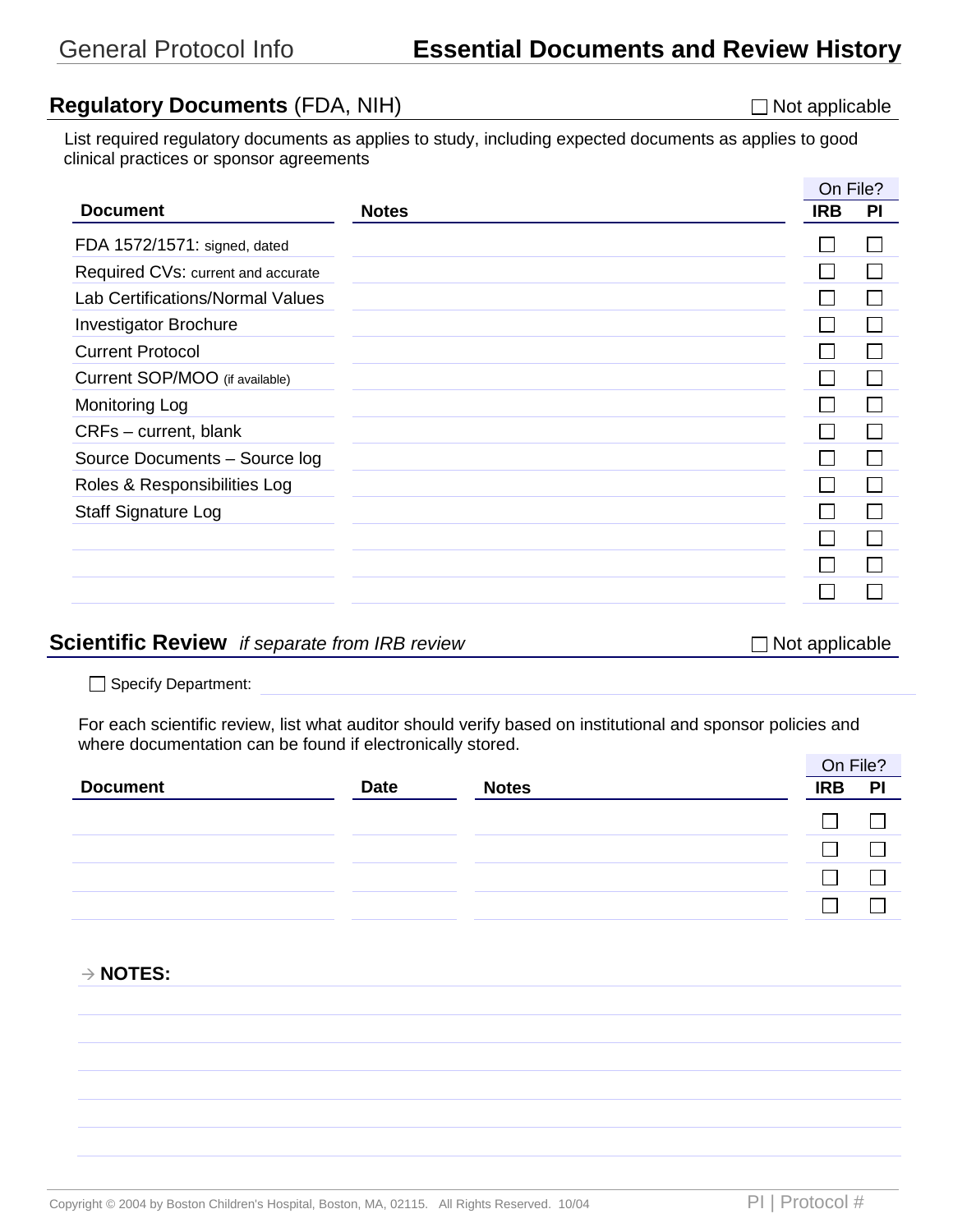## **IRB Review and Approval Documentation**

For each submission type and review (initial review, continuing reviews, amendments, unanticipated events), list the required documents the IRB and PI must maintain: complete submission, IRB action letters, PI responses, pertinent correspondence, IRB final approval letter (or other final determination) and stamped approved consent/assent forms (for each group if applicable).

|                 |             | <b>Approved Protocol and Consent Forms</b> |                   |                   |                          |        | On File? |  |
|-----------------|-------------|--------------------------------------------|-------------------|-------------------|--------------------------|--------|----------|--|
| <b>Document</b> | <b>Date</b> | <b>Approval</b>                            | <b>Activation</b> | <b>Expiration</b> | IRB                      | PI     |          |  |
|                 |             |                                            |                   |                   | $\Box$                   | $\Box$ |          |  |
|                 |             |                                            |                   |                   | $\Box$                   | $\Box$ |          |  |
|                 |             |                                            |                   |                   | $\overline{\phantom{0}}$ |        |          |  |
|                 |             |                                            |                   |                   |                          |        |          |  |
|                 |             |                                            |                   |                   |                          |        |          |  |
|                 |             |                                            |                   |                   |                          |        |          |  |
|                 |             |                                            |                   |                   |                          |        |          |  |
|                 |             |                                            |                   |                   |                          |        |          |  |
|                 |             |                                            |                   |                   |                          |        |          |  |
|                 |             |                                            |                   |                   |                          |        |          |  |
|                 |             |                                            |                   |                   | $\overline{\phantom{a}}$ |        |          |  |
|                 |             |                                            |                   |                   | $\overline{\phantom{a}}$ |        |          |  |
|                 |             |                                            |                   |                   | $\overline{\phantom{a}}$ |        |          |  |
|                 |             |                                            |                   |                   | $\overline{\phantom{a}}$ |        |          |  |
|                 |             |                                            |                   |                   |                          |        |          |  |
|                 |             |                                            |                   |                   | $\sim$                   |        |          |  |
|                 |             |                                            |                   |                   |                          |        |          |  |
|                 |             |                                            |                   |                   |                          |        |          |  |
|                 |             |                                            |                   |                   |                          |        |          |  |
|                 |             |                                            |                   |                   |                          |        |          |  |
|                 |             |                                            |                   |                   |                          |        |          |  |
|                 |             |                                            |                   |                   | $\sim$                   |        |          |  |
|                 |             |                                            |                   |                   | $\overline{\phantom{a}}$ |        |          |  |
|                 |             |                                            |                   |                   | $\Box$                   |        |          |  |

#### **NOTES:**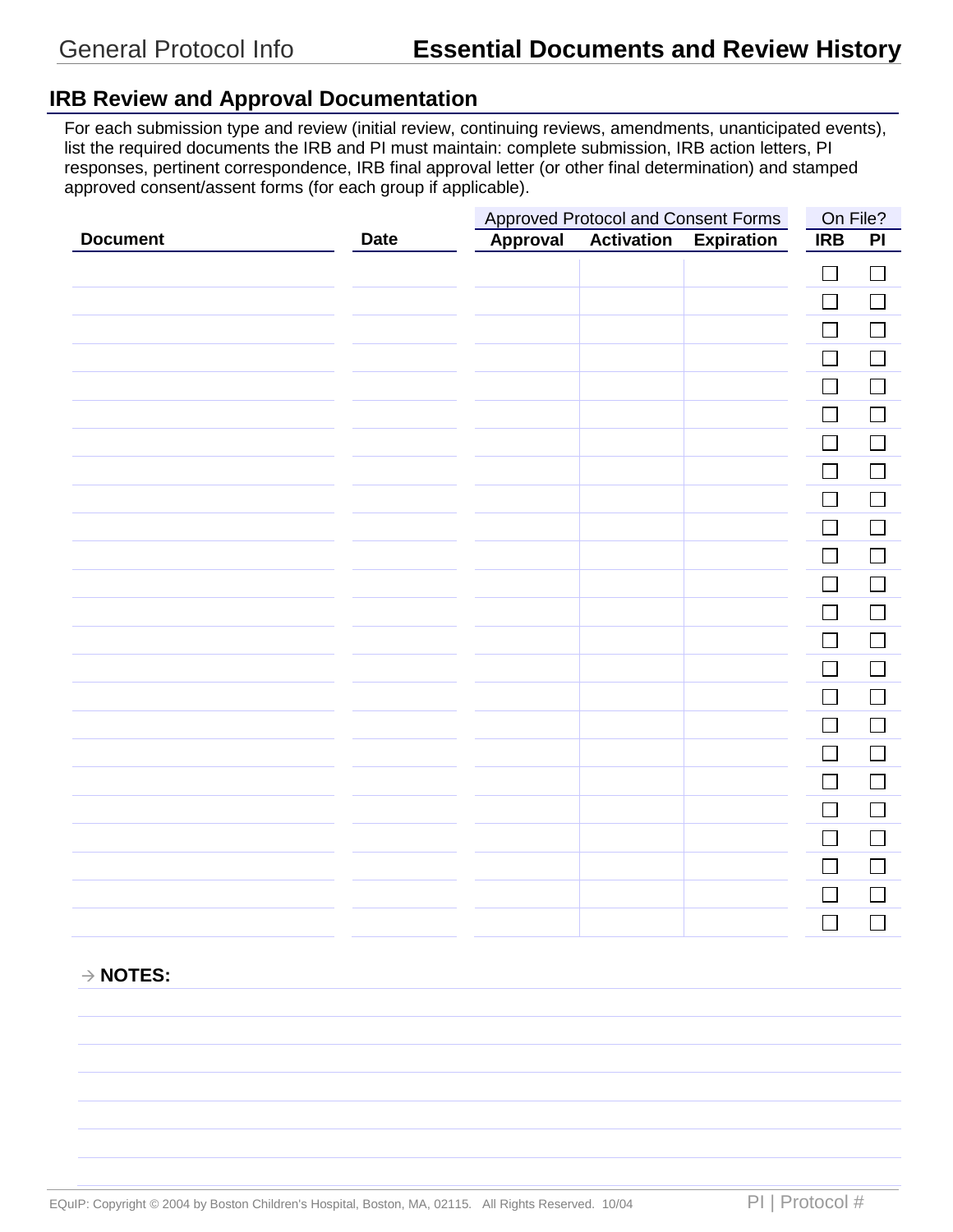## **Regulatory and IRB Documents**

|                                                                                                                                                                                              | NO. |
|----------------------------------------------------------------------------------------------------------------------------------------------------------------------------------------------|-----|
| Does the PI have all required Regulatory documents on file?<br>$\rightarrow$ If NO, PI must obtain copies/originals of missing documents and file, or write memo-to-file                     |     |
| Does the PI have all required Scientific Review documents on file?<br>$\rightarrow$ If NO, PI must obtain copies/originals of missing documents and file, or write memo-to-file              |     |
| Does the PI have all required IRB documents on file? Reference 'Review History'<br>$\rightarrow$ If NO, PI must obtain copies/originals of missing documents and file, or write memo-to-file |     |
| $\rightarrow$ NOTES/Observations:                                                                                                                                                            |     |

# **Protocol Review, Approvals and Outside Reports**

|                                                                                                                                                                                          | YFS | NO. |
|------------------------------------------------------------------------------------------------------------------------------------------------------------------------------------------|-----|-----|
| Has the protocol ever expired or placed on hold/suspended?<br>Reference 'Review History'<br>$\rightarrow$ If YES, specify time frames:                                                   |     |     |
| Was there any protocol activity or enrollment during expired time frames?<br>$\rightarrow$ If YES, PI must document for study records and report to IRB per institutional/sponsor policy |     |     |
| Are there any outside monitoring reports/letters and/or FDA annual reports?<br>$\rightarrow$ If YES, PI must submit copies for IRB files.                                                |     |     |
| $\rightarrow$ NOTES/Observations:                                                                                                                                                        |     |     |
|                                                                                                                                                                                          |     |     |
|                                                                                                                                                                                          |     |     |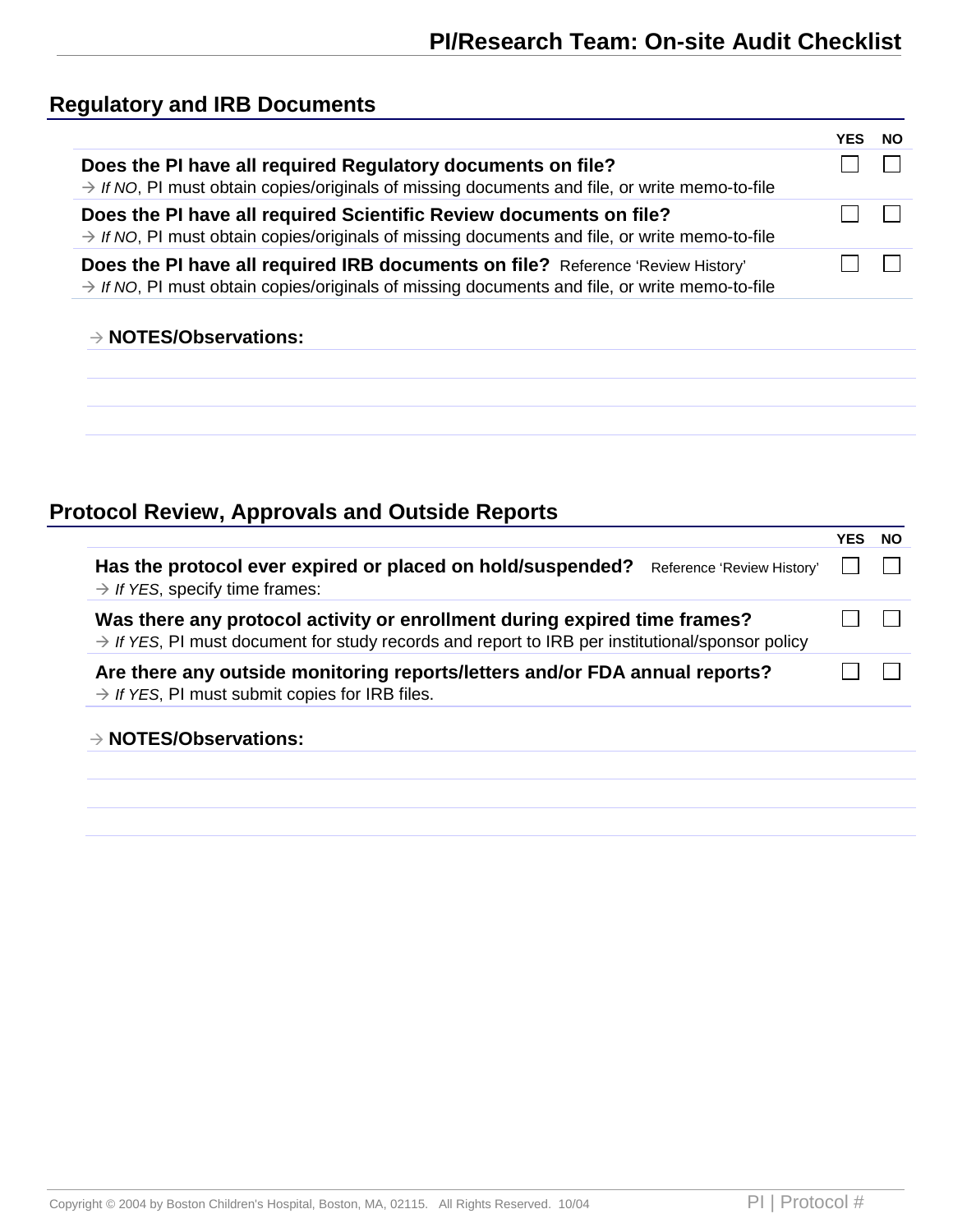# **Reportable Unanticipated Events: Documentation and Reporting**

|                                                                                                                 | <b>YES</b>   | <b>NO</b> |
|-----------------------------------------------------------------------------------------------------------------|--------------|-----------|
| " Have all reportable events been identified, documented and reported properly?<br>If NO, please specify below: | $\mathbf{I}$ |           |
| ٠                                                                                                               |              |           |
| m.                                                                                                              |              |           |
| m.                                                                                                              |              |           |
|                                                                                                                 | <b>YES</b>   | <b>NO</b> |
| • For each event/problem, was there adequate follow-up and resolution?<br>If NO, please specify below:          |              |           |
| ш                                                                                                               |              |           |
| ٠                                                                                                               |              |           |
| m.                                                                                                              |              |           |
| $\rightarrow$ NOTES/Observations:                                                                               |              |           |
|                                                                                                                 |              |           |

## **Deviations and Exceptions: Identification, Documentation and Reporting**

|                                                                                                                  | <b>YES</b><br><b>NO</b> |
|------------------------------------------------------------------------------------------------------------------|-------------------------|
| " Have all deviations/exception been identified, documented & reported properly?<br>If NO, please specify below: |                         |
| <b>In</b>                                                                                                        |                         |
| <b>In</b>                                                                                                        |                         |
|                                                                                                                  | <b>YES</b><br><b>NO</b> |
| • For each deviation/exception, was there adequate follow-up and resolution?<br>If NO, please specify below:     |                         |
| <b>III</b>                                                                                                       |                         |
| ш                                                                                                                |                         |
| $\rightarrow$ NOTES/Observations:                                                                                |                         |
|                                                                                                                  |                         |
|                                                                                                                  |                         |
|                                                                                                                  |                         |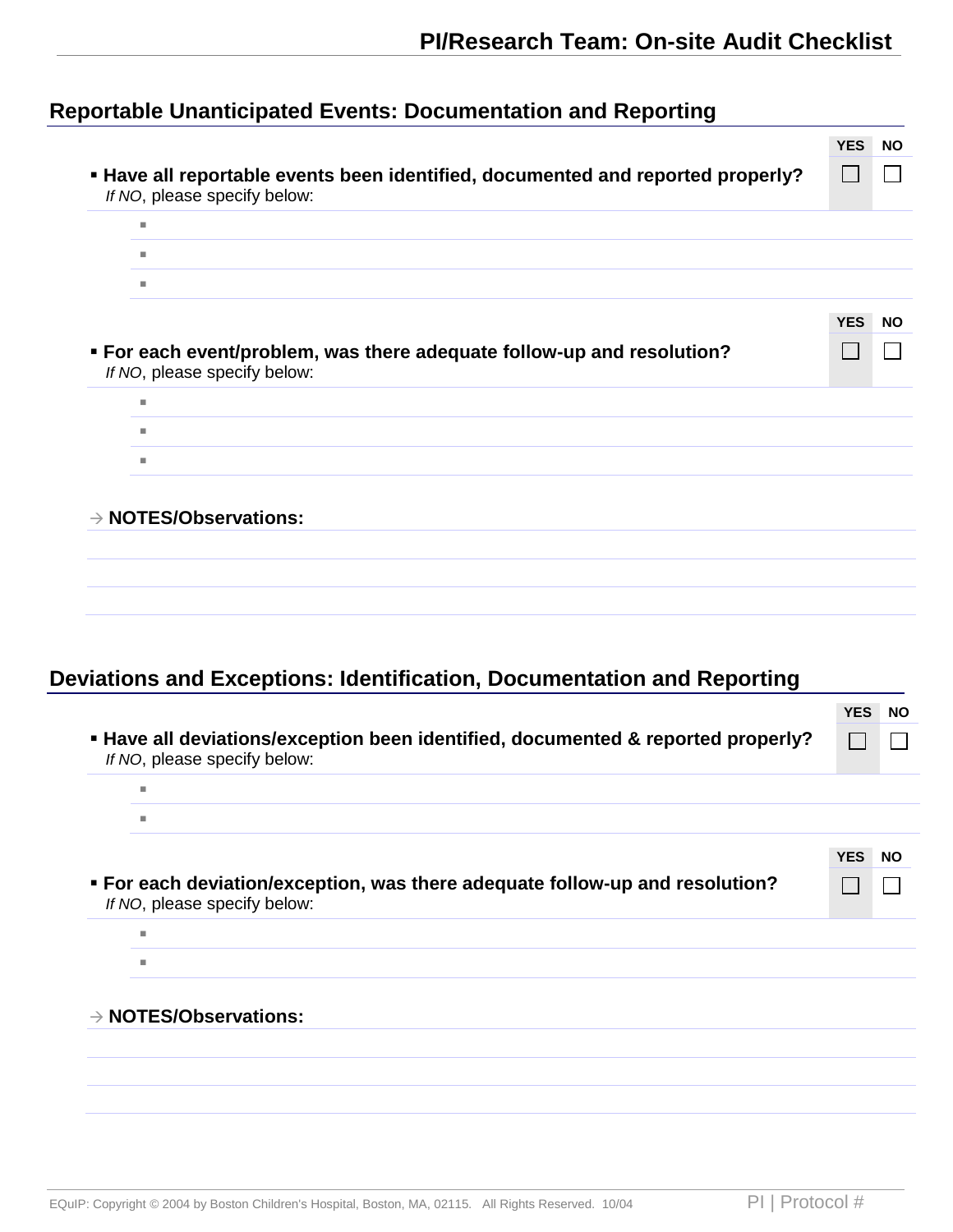## **Informed Consent and Assent: Content and Process as Approved**

- **Example 2** List the consent and assent forms used for this study:
	- •

|                                               |                                                                | <b>YES</b>                                                                                                                                                                                                                                                                                                                                                                                                                                                                                                                                                                                                                                                                                                 | <b>NO</b> | N/A |
|-----------------------------------------------|----------------------------------------------------------------|------------------------------------------------------------------------------------------------------------------------------------------------------------------------------------------------------------------------------------------------------------------------------------------------------------------------------------------------------------------------------------------------------------------------------------------------------------------------------------------------------------------------------------------------------------------------------------------------------------------------------------------------------------------------------------------------------------|-----------|-----|
|                                               |                                                                |                                                                                                                                                                                                                                                                                                                                                                                                                                                                                                                                                                                                                                                                                                            |           |     |
|                                               |                                                                |                                                                                                                                                                                                                                                                                                                                                                                                                                                                                                                                                                                                                                                                                                            |           |     |
| For each consent/assent form:                 |                                                                |                                                                                                                                                                                                                                                                                                                                                                                                                                                                                                                                                                                                                                                                                                            |           |     |
|                                               |                                                                |                                                                                                                                                                                                                                                                                                                                                                                                                                                                                                                                                                                                                                                                                                            |           |     |
|                                               |                                                                |                                                                                                                                                                                                                                                                                                                                                                                                                                                                                                                                                                                                                                                                                                            |           |     |
|                                               |                                                                |                                                                                                                                                                                                                                                                                                                                                                                                                                                                                                                                                                                                                                                                                                            |           |     |
|                                               |                                                                |                                                                                                                                                                                                                                                                                                                                                                                                                                                                                                                                                                                                                                                                                                            |           |     |
|                                               |                                                                |                                                                                                                                                                                                                                                                                                                                                                                                                                                                                                                                                                                                                                                                                                            |           |     |
| □Confidentiality<br>$\Box$ In event of injury | $\Box$ May discontinue/PI may terminate<br>□ Any subject costs |                                                                                                                                                                                                                                                                                                                                                                                                                                                                                                                                                                                                                                                                                                            |           |     |
|                                               |                                                                | • Is there an appropriate consent/assent form for each subject group?<br>■ Is each consent/assent form formatted for the specific subject group (e.g. signatures)?<br>• Is the language clear and understandable for the subject/family?<br>• Is the consent form translated into other languages?<br>" Does the form adequately explain all study procedures?<br>- If applicable, are all procedures properly labeled experimental?<br>■ Will the signed form be filed in the subject's medical record?<br>■ Will any identifying info (PHI) be shared with anyone outside CHB?<br>- If YES, is this clearly stated in the consent/assent form?<br>■ Does the form address include all required elements? |           |     |

### **Informed Consent and Assent: Compliance**

Complete following section after conducting on-site subject file/record review (reference Subject Audit Forms)

|                                                                                                               | <b>YES</b> | <b>NO</b> | <b>Specify/Notes</b> |
|---------------------------------------------------------------------------------------------------------------|------------|-----------|----------------------|
| • Is a copy of signed consent form given to each subject?                                                     |            |           |                      |
| . Do subjects/parents date their own signature?                                                               |            |           |                      |
| • Is consent process documented anywhere else?<br>- e.g. progress notes, visit notes, consent source document |            |           |                      |
| • Does PI maintain original, signed copies?                                                                   |            |           |                      |
|                                                                                                               |            |           |                      |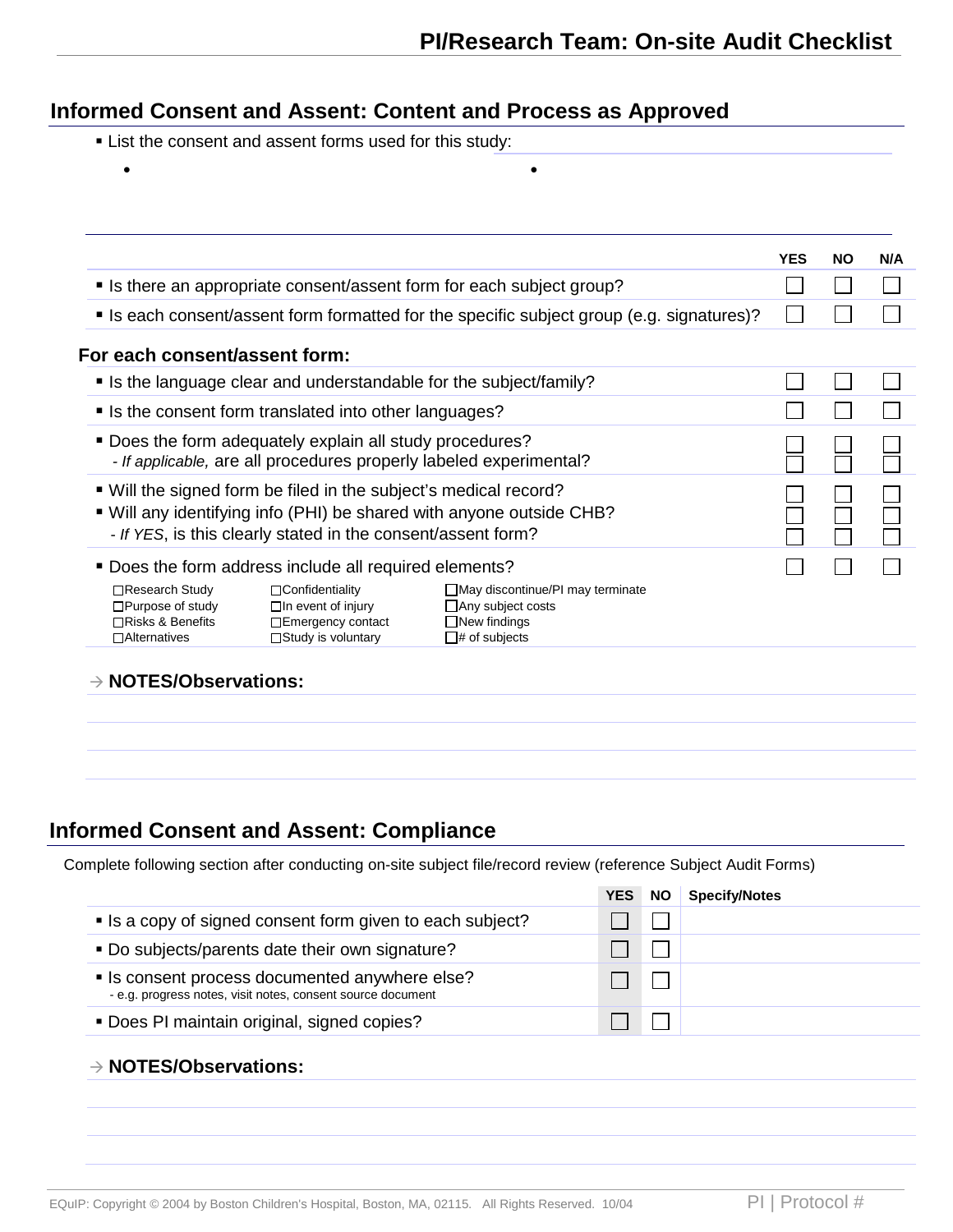## **Recruitment Method and Subject Compensation**

#### **Approved Protocol:**

**Enrolled in Total**

**Subjects still Needed**

|                                                                                                                                                                                                                                                                                                   | Recruitment Methods and Materials: □ None                                                                                                                                                                                      |                                   | *How are subjects identified?                                                                                        |        |
|---------------------------------------------------------------------------------------------------------------------------------------------------------------------------------------------------------------------------------------------------------------------------------------------------|--------------------------------------------------------------------------------------------------------------------------------------------------------------------------------------------------------------------------------|-----------------------------------|----------------------------------------------------------------------------------------------------------------------|--------|
| $\Box$<br>Advertisements:                                                                                                                                                                                                                                                                         |                                                                                                                                                                                                                                | $\sqcup$                          | <b>Medical Records Review</b>                                                                                        |        |
| $\mathsf{L}$<br>Internet:                                                                                                                                                                                                                                                                         |                                                                                                                                                                                                                                | $\Box$                            | Database Review, specify                                                                                             |        |
| Flyer/Posters:<br>⊔                                                                                                                                                                                                                                                                               |                                                                                                                                                                                                                                | $\Box$                            | <b>Outpatient/Inpatient Visits</b>                                                                                   |        |
| $\Box$<br>Mailed Letters*:                                                                                                                                                                                                                                                                        |                                                                                                                                                                                                                                | $\Box$                            | <b>MD Referrals</b>                                                                                                  |        |
| Phone Call*:<br>Other:<br>$\mathcal{L}_{\mathcal{A}}$                                                                                                                                                                                                                                             |                                                                                                                                                                                                                                | $\Box$                            | Other                                                                                                                |        |
| Subject Compensation: □ None<br><b>Gift Certificate</b><br>ப<br>$\Box$<br>Gift (e.g. toy)<br>Taxi or Parking Vouchers<br>$\Box$<br>Transportation<br>ப<br>□<br>Food/Meals<br>$\Box$<br>Money<br><b>Subject Population</b><br>Check all groups eligible for this study:<br><b>Healthy Controls</b> | $\rightarrow$ Specify:<br>$\rightarrow$ Specify:<br>$\rightarrow$ Specify:<br>$\rightarrow$ Specify:<br>$\rightarrow$ Specify:<br>$\rightarrow$ Specify:                                                                       |                                   | <u> 1989 - Johann Stein, marwolaethau a bhann an t-Amhain an t-Amhain an t-Amhain an t-Amhain an t-Amhain an t-A</u> |        |
| Pregnant Women<br><b>Mentally Handicapped</b><br><b>Wards of State</b><br>Employees/Staff<br><b>Students</b>                                                                                                                                                                                      | Fetus $\rightarrow$ Does this meet the Fetal Statute? $\Box$ Yes $\Box$ No<br>Newborn/Infant<br>Children (between 2 and 12 years)<br>Adolescents (between 13 and 18 years)<br>$18 - 21$ years of age<br>$22 - 35$ years of age | Over 35 years                     |                                                                                                                      |        |
|                                                                                                                                                                                                                                                                                                   |                                                                                                                                                                                                                                |                                   |                                                                                                                      |        |
|                                                                                                                                                                                                                                                                                                   | <b>YES</b>                                                                                                                                                                                                                     | <b>NO</b><br><b>Specify/Notes</b> |                                                                                                                      |        |
| • Is recruitment method adequate/working?                                                                                                                                                                                                                                                         |                                                                                                                                                                                                                                |                                   |                                                                                                                      |        |
| Are recruitment efforts tracked?                                                                                                                                                                                                                                                                  | $\Box$                                                                                                                                                                                                                         |                                   |                                                                                                                      |        |
| • Is compensation documented when given?                                                                                                                                                                                                                                                          |                                                                                                                                                                                                                                |                                   |                                                                                                                      |        |
|                                                                                                                                                                                                                                                                                                   |                                                                                                                                                                                                                                |                                   |                                                                                                                      |        |
| <b>During Study Review:</b><br><b>Subject Enrollment</b><br>Year 1<br>As PI reported/on file                                                                                                                                                                                                      | Year <sub>2</sub>                                                                                                                                                                                                              | Year <sub>3</sub>                 | Year 4                                                                                                               | Year 5 |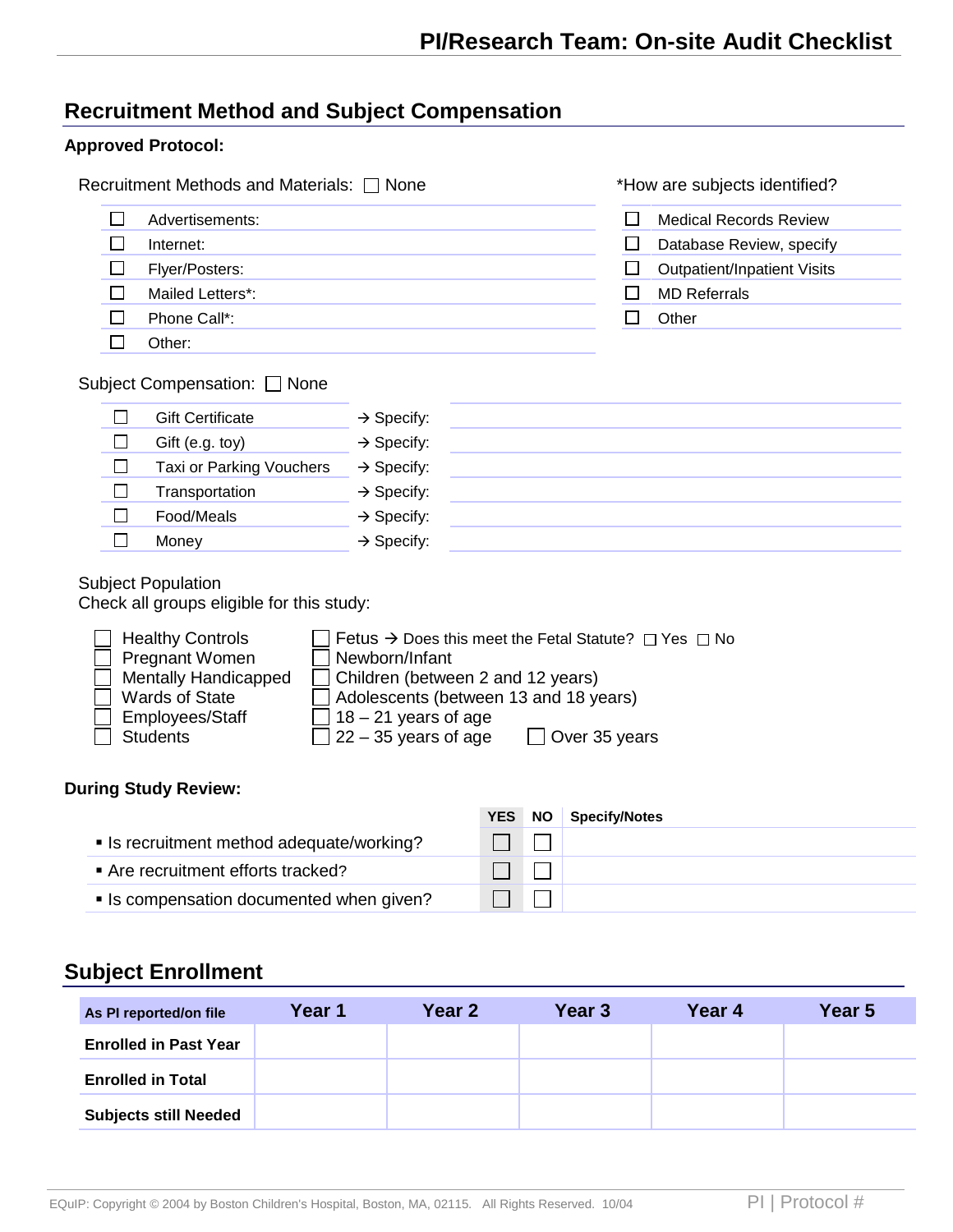## **Data Safety Monitoring Board and Plan**

|                                                                                                                                                                                                                                                                      | <u>YES</u> | <u>NO</u> | <u>N/A</u> |
|----------------------------------------------------------------------------------------------------------------------------------------------------------------------------------------------------------------------------------------------------------------------|------------|-----------|------------|
| " Does this study require a DSMP? Check yes if any of the following criteria are met.                                                                                                                                                                                |            |           |            |
| □Prospective clinical trial involving human subjects designed to answer questions re: effect or impact of<br>biomedical or behavioral intervention (e.g. drugs, treatment, devices, behavioral or nutritional<br>strategies)<br>□Clinical Trials: Phase I, II or III |            |           |            |
| □Pilot interventions with higher level risk                                                                                                                                                                                                                          |            |           |            |
| □ Associated with Clinical Research Program                                                                                                                                                                                                                          |            |           |            |
| Are the members of the DSMB appropriate, with adequate expertise?                                                                                                                                                                                                    |            |           |            |
| Are the members of the DSMB independent (not related to study conduct)?                                                                                                                                                                                              |            |           |            |
| "If sponsored research, is at least one member of DSMB independent of company?                                                                                                                                                                                       |            |           |            |
|                                                                                                                                                                                                                                                                      |            |           |            |
| ■ Does the DSMP include the following four basic features?                                                                                                                                                                                                           |            |           |            |
| $\Box$ Process to monitor research progress and patient safety<br>- Who monitors trial?                                                                                                                                                                              |            |           |            |
| - What specific outcomes do they look for?                                                                                                                                                                                                                           |            |           |            |
| - How often is data examined?                                                                                                                                                                                                                                        |            |           |            |
| - What procedure is in place to ensure adequate and timely feedback to researchers and medical decision-makers for prompt response?<br>- Is the oversight/supervisory role of PI/sponsor appropriate?                                                                |            |           |            |
| - If applicable, what are procedures for coordinating multi-center research?                                                                                                                                                                                         |            |           |            |
| $\Box$ Process for detecting and reporting adverse events (AEs)<br>- Scale for grading severity of AE                                                                                                                                                                |            |           |            |
| - Scale for estimating the relationship of AE to participation in the trial                                                                                                                                                                                          |            |           |            |
| - Plan for detection and reporting of unanticipated events                                                                                                                                                                                                           |            |           |            |
| - Plan for annual reporting of events                                                                                                                                                                                                                                |            |           |            |
| - An overall plan for safety review<br>$\Box$ Process for reporting actions resulting in study suspension to PI, Sponsor and IRB in a timely fashion.                                                                                                                |            |           |            |
|                                                                                                                                                                                                                                                                      |            |           |            |
| $\Box$ Process for assuring data accuracy and protocol compliance                                                                                                                                                                                                    |            |           |            |

|                                                                      | <b>YES</b> | <b>NO</b> | <b>Specify/Notes</b> |
|----------------------------------------------------------------------|------------|-----------|----------------------|
| • Is Data Safety Monitoring Board and Plan adequate?                 |            |           |                      |
| ■ Has PI followed DSMP?<br>■ Have all events been submitted to DSMB? |            |           |                      |
| . Have all DSMB reports been submitted to CCI/IRB?                   |            |           |                      |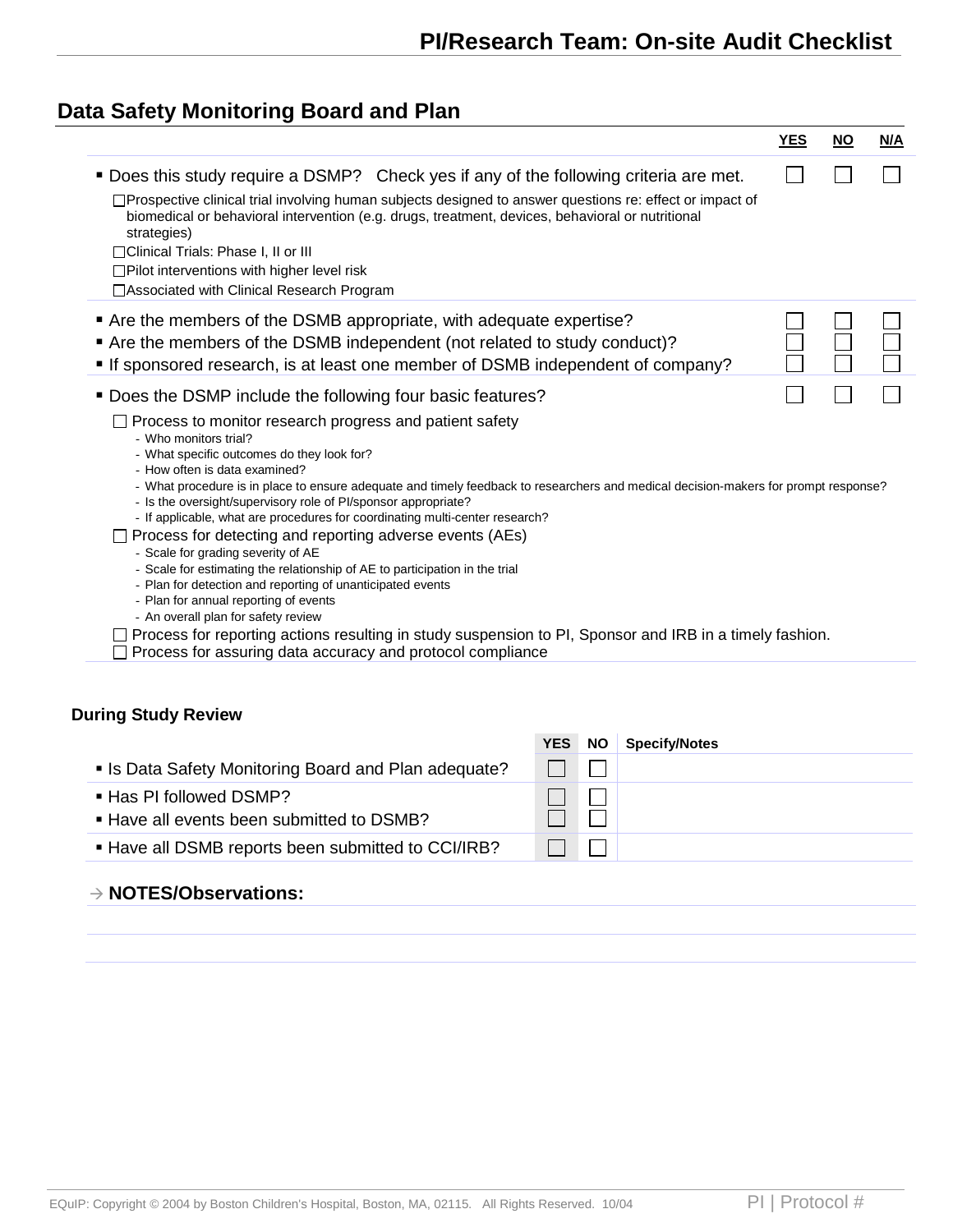#### **Protocol Adherence**

#### **Is the following general information still the same as last reviewed/approved?**

→ If NO, PI must submit amendment/notification memo to CCI/IRB to update information as specified/noted.

|                                   | <b>YES</b> | <b>NO</b> | <b>Specify/Notes</b> |
|-----------------------------------|------------|-----------|----------------------|
| • Sponsor & Funding Source        |            |           |                      |
| ■ Total Subject Enrollment (N)    |            |           |                      |
| • Study Duration (anticipated)    |            |           |                      |
| ■ Study Resources & Support       |            |           |                      |
| • Subject Time Commitment         |            |           |                      |
| ■ Research Staff & Training       |            |           |                      |
| $\rightarrow$ NOTES/Observations: |            |           |                      |
|                                   |            |           |                      |
|                                   |            |           |                      |
|                                   |            |           |                      |

#### **Overall, is the PI/staff complying with the following study procedures as last approved?**

 $\rightarrow$  If NO, PI must document and report deviation according to CCI/IRB policy. PI must consider whether to amend protocol accordingly or comply with protocol as approved.

|                                                                                 | <b>YES</b> | <b>NO</b> | <b>Specify/Notes</b> |
|---------------------------------------------------------------------------------|------------|-----------|----------------------|
| ■ Subject Enrollment<br>(exceeded?)                                             |            |           |                      |
| Recruitment & Compensation                                                      |            |           |                      |
| • Informed Consent Process                                                      |            |           |                      |
| • Consent & Document<br>Storage                                                 |            | l.        |                      |
| • Data Safety Monitoring Plan                                                   |            |           |                      |
| • Subject Eligibility Criteria                                                  |            |           |                      |
| <b>Study Visits and Procedures</b><br>- Are unapproved procedures<br>conducted? |            |           |                      |